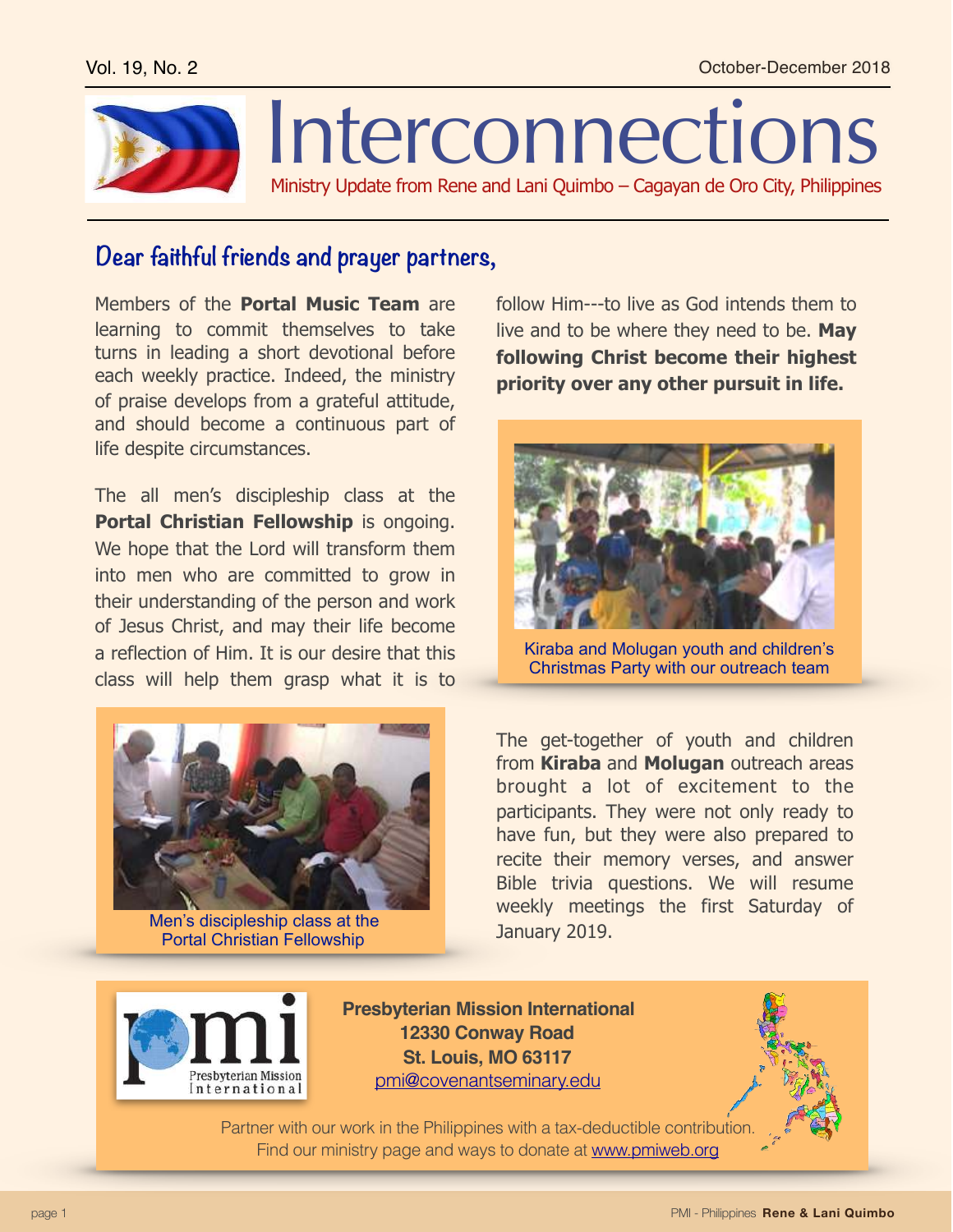

**Worship service at Lacolac Christian Fellowship on December 23, 2018**

At the **Mampang Ministry Center** in Zamboanga City, we started a "preaching the gospel" class with **Alpad and Roxan.** Our target is to finish the class this summer. Learning to present the gospel clearly is necessary for the hearers to see their need for Jesus, to feel the hopelessness of their condition without faith in Christ, and for them to realize that their hope is found in Him only.

**Alpad** will start his full time internship next semester. He feels overwhelmed with Bible school work, and at times lacks the confidence to make it through. Let's remember him to God in prayer.

Please pray with us. At the **Mampang Ministry Center**, we see different kinds of people who are at different places in life. Some are genuine followers, others are true seekers of God, and there are those who are merely curious, and still others are simply there for what they could get for themselves. And that there are those who are not real believers at all though they seem to believe that they are. May the Lord bless our endeavors to address these issues. May the Lord guide us with His wisdom, give us patience, and make us sensitive as we continue to minister to them.

Talib's family has finally relocated to a temporary dwelling close to the **House of Hope Ministry Center** in Opol. We have already identified the 6 families who will be allotted areas where they could build their houses.

We praise God for the help we received from **Midway Presbyterian Church** to finish the construction of the **House of Hope Ministry Center** and for the purchase of necessary church furniture and a musical instrument. We hope to finish the construction of the **House of Hope Ministry Center** at the end of the first quarter. As of this writing, we are still meeting in one of the Bajau houses in Cagayan de Oro for the Wednesday Bible study and prayer meeting, and Sunday worship service. Please pray with us as we plan to start holding adult, youth and children Bible study and fellowship at the Center as soon as possible.



**First Youth Jam at Hillside Learning Center held last weekend of October**

As expected, close to 40 youth participated in the first Youth Jam scheduled last week of October at the **Hillside Learning Center** in **Lacolac**. Activities included a short seminar, sports events, and bon fire. The youth group members continue to take turns in hosting Saturday afternoon youth Bible study and fellowship in their own homes.